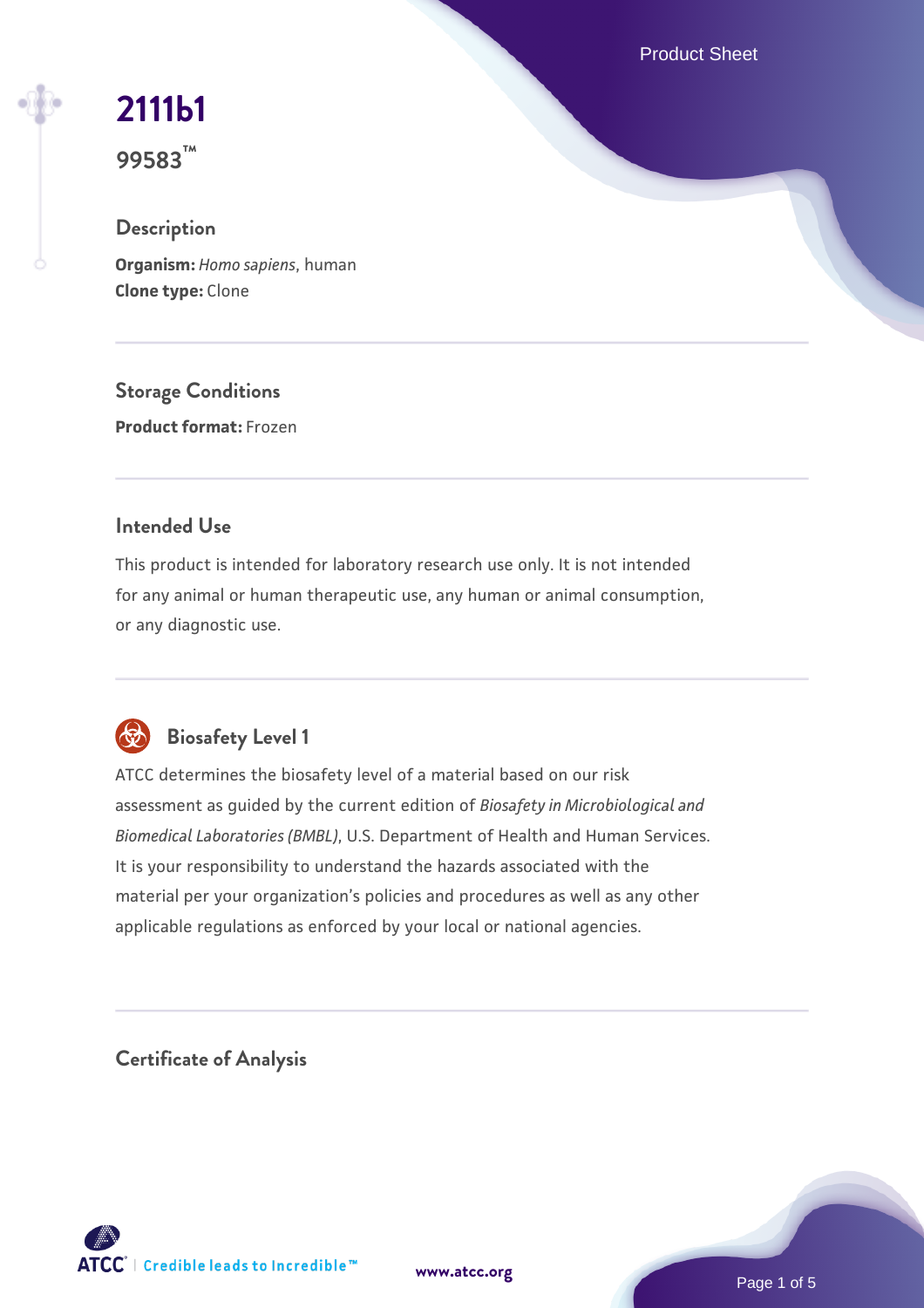# **99583**

For batch-specific test results, refer to the applicable certificate of analysis that can be found at www.atcc.org.

**Insert Information**

**Insert size (kb):** 40 **Type of DNA:** genomic **Target gene:** DNA Segment, unique subtelomeric region **Gene product:** DNA Segment, unique subtelomeric region

**Vector Information**

**Construct size (kb):** 46.0

#### **Growth Conditions**

**Medium:**  [ATCC Medium 1227: LB Medium \(ATCC medium 1065\) with 50 mcg/ml](https://www.atcc.org/-/media/product-assets/documents/microbial-media-formulations/1/2/2/7/atcc-medium-1227.pdf?rev=581c98603b3e4b29a6d62ee0ba9ca578) [ampicillin](https://www.atcc.org/-/media/product-assets/documents/microbial-media-formulations/1/2/2/7/atcc-medium-1227.pdf?rev=581c98603b3e4b29a6d62ee0ba9ca578) **Temperature:** 30°C

# **Material Citation**

If use of this material results in a scientific publication, please cite the material in the following manner: 2111b1 (ATCC 99583)

#### **References**

References and other information relating to this material are available at www.atcc.org.



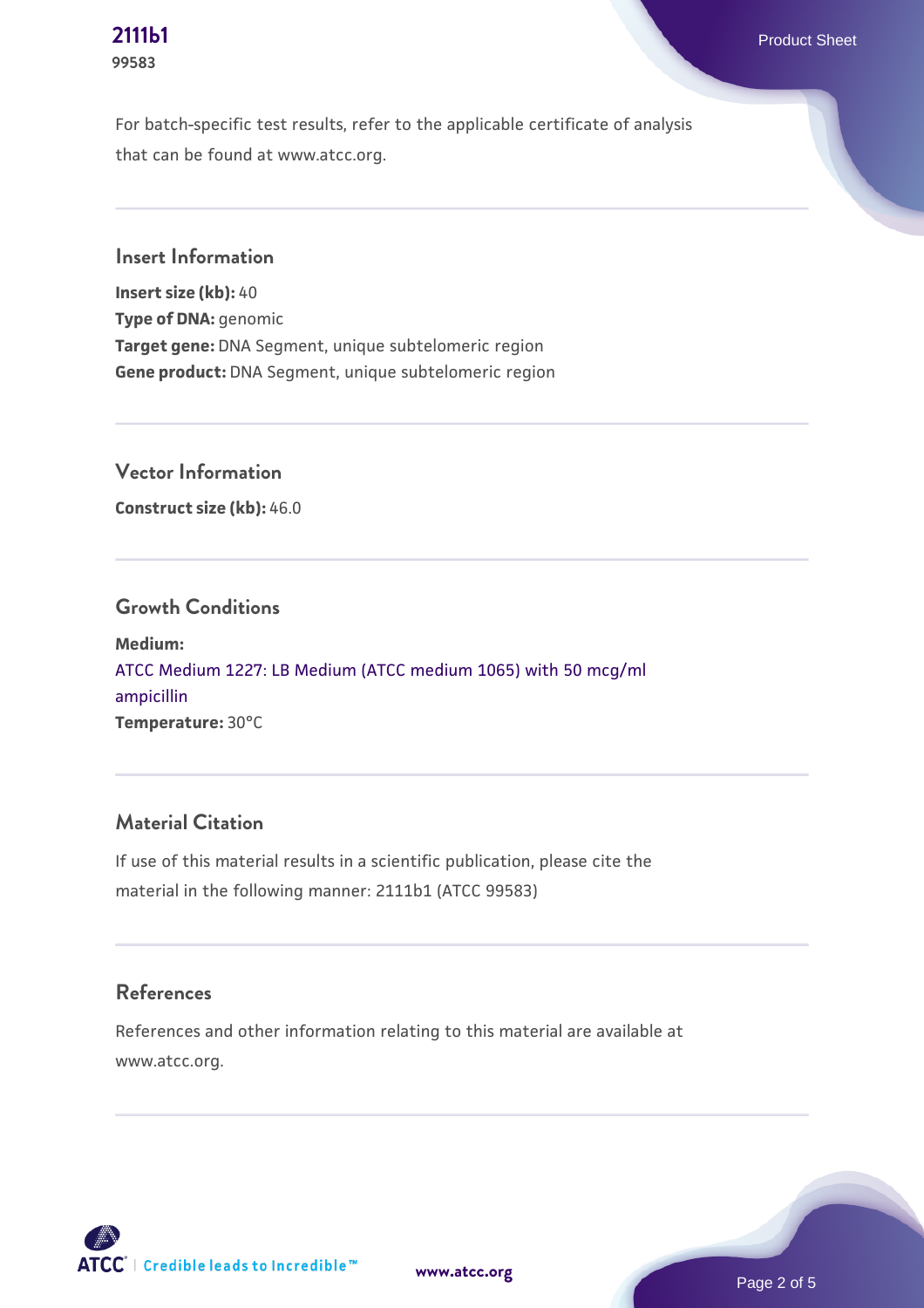#### **Warranty**

The product is provided 'AS IS' and the viability of ATCC® products is warranted for 30 days from the date of shipment, provided that the customer has stored and handled the product according to the information included on the product information sheet, website, and Certificate of Analysis. For living cultures, ATCC lists the media formulation and reagents that have been found to be effective for the product. While other unspecified media and reagents may also produce satisfactory results, a change in the ATCC and/or depositor-recommended protocols may affect the recovery, growth, and/or function of the product. If an alternative medium formulation or reagent is used, the ATCC warranty for viability is no longer valid. Except as expressly set forth herein, no other warranties of any kind are provided, express or implied, including, but not limited to, any implied warranties of merchantability, fitness for a particular purpose, manufacture according to cGMP standards, typicality, safety, accuracy, and/or noninfringement.

#### **Disclaimers**

This product is intended for laboratory research use only. It is not intended for any animal or human therapeutic use, any human or animal consumption, or any diagnostic use. Any proposed commercial use is prohibited without a license from ATCC.

While ATCC uses reasonable efforts to include accurate and up-to-date information on this product sheet, ATCC makes no warranties or representations as to its accuracy. Citations from scientific literature and patents are provided for informational purposes only. ATCC does not warrant that such information has been confirmed to be accurate or complete and the customer bears the sole responsibility of confirming the accuracy and completeness of any such information.

This product is sent on the condition that the customer is responsible for and assumes all risk and responsibility in connection with the receipt, handling,

**[www.atcc.org](http://www.atcc.org)**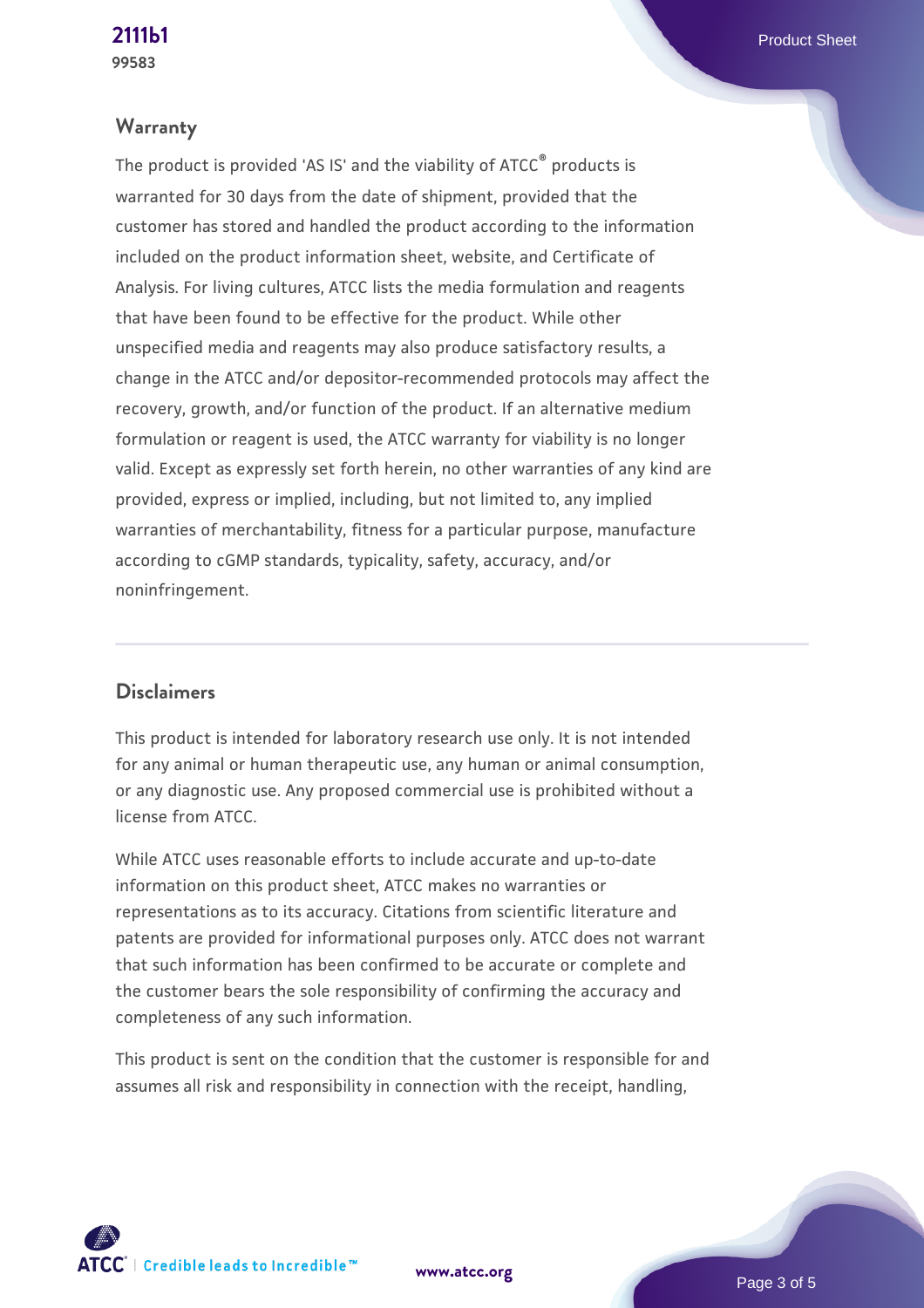storage, disposal, and use of the ATCC product including without limitation taking all appropriate safety and handling precautions to minimize health or environmental risk. As a condition of receiving the material, the customer agrees that any activity undertaken with the ATCC product and any progeny or modifications will be conducted in compliance with all applicable laws, regulations, and guidelines. This product is provided 'AS IS' with no representations or warranties whatsoever except as expressly set forth herein and in no event shall ATCC, its parents, subsidiaries, directors, officers, agents, employees, assigns, successors, and affiliates be liable for indirect, special, incidental, or consequential damages of any kind in connection with or arising out of the customer's use of the product. While reasonable effort is made to ensure authenticity and reliability of materials on deposit, ATCC is not liable for damages arising from the misidentification or misrepresentation of such materials.

Please see the material transfer agreement (MTA) for further details regarding the use of this product. The MTA is available at www.atcc.org.

# **Copyright and Trademark Information**

© ATCC 2021. All rights reserved.

ATCC is a registered trademark of the American Type Culture Collection.

#### **Revision**

This information on this document was last updated on 2021-05-19

# **Contact Information**

ATCC 10801 University Boulevard Manassas, VA 20110-2209 USA